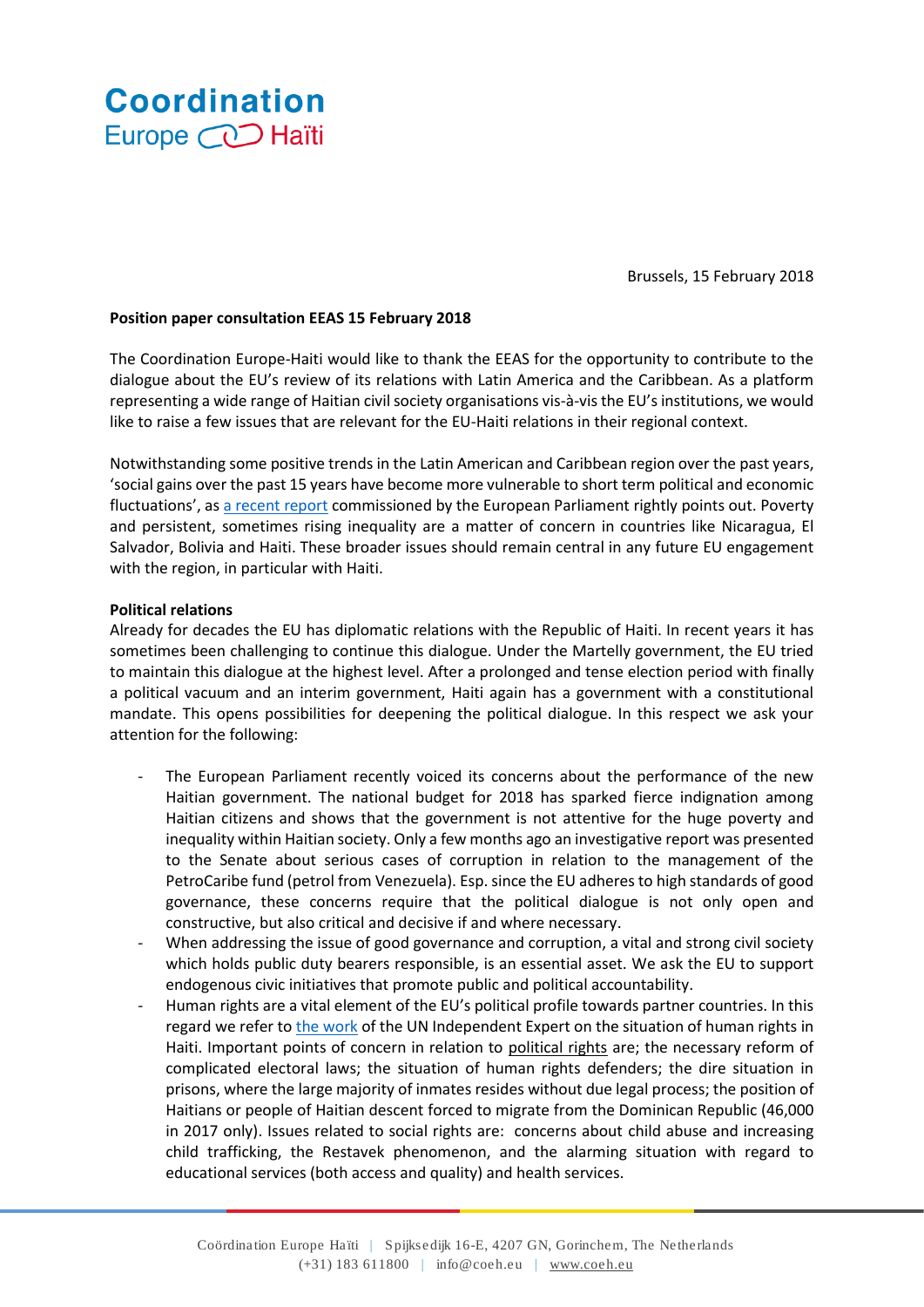# **Coordination** Europe **CO** Haïti

## **Development Cooperation**

Haiti is the EU partner country with the largest development cooperation envelope in Latin America and the Caribbean: €420 million for 2014-2020. Esp. after the earthquake in 2010 and hurricane Matthew in 2016, the EU has shown that it is committed to poverty reduction and sustainable development in Haiti.

- The EU should use the Sustainable Development Goals as starting point and leading framework for its development cooperation with Haiti, in line with the EU Consensus on Development. An important element of the SDGs is the principle of Policy Coherence for Sustainable Development: ensure that also through other policy areas than development cooperation the EU contributes to sustainable development, e.g. through EU trade and investment policies. Do international commercial relations really stimulate local economic development? Who benefits from Foreign Direct Investment in Haiti?
- A big issue is the role of local civil society, which plays a vital role in the process of sustainable development. The problem is that EU funding for civil society is hardly accessible for local NGOs and other civil movements. Minimum amounts for applications are too high. Requirements are too complicated. Bold steps should be taken to ease local NGOs' access to funding. The Coordination Europe-Haiti remains at your disposal to jointly elaborate feasible modalities for this.
- Climate resilience: Hurricane Matthew end 2016 has made painfully clear that Haiti needs to make progress in disaster risk reduction. Long-term climate resilience should be an integral part of the EU's interventions in areas like infrastructure, agriculture and food security. In addition, we ask special attention for the importance of short-term disaster preparedness, civil protection services and well-developed communication networks, which have proven their usefulness during the latest disasters in Haiti. We refer to a [recent ODI study](https://www.odi.org/publications/11037-building-back-better-resilient-caribbean-after-2017-hurricanes) on the need for an integrated resilience policies in the Caribbean region, following hurricanes like Matthew and Irma.

## **Trade and investment**

While the EU is committed to make sure that trade contributes to sustainable development, in the case of Haiti this is a complicated one. The [trade imbalance](http://trade.ec.europa.eu/doclib/docs/2006/september/tradoc_113385.pdf) between the EU and Haiti is soaring. Today, the EU exports five times as much to Haiti as it imports from Haiti. This means that deliberate policy efforts are needed to make sure that Haiti does not lose out completely, but gets a fair chance to strengthen its local economy in the first place. A stronger local economy and more focus on rural production would also enhance local economic opportunities for so many Haitians, who now desperately seek for a career abroad in countries like Brazil and Chile.

The EU maintains a free trade agreement with CARIFORUM area; Haiti has not ratified the EPA. Currently there is stagnation in the negotiations between the EU and Haiti. A 2013 [first review](https://www.carib-export.com/obic/documents/CARIFORUM%20EPA%205-Year%20Review%20-%20Executive%20Summary%20EN.pdf) of CARIFORUM EPA shows that the glass is half full, half empty from the perspective of poverty reduction and sustainable development. As long as Haiti is not well-prepared for far-reaching liberalization, continuing the current Everything But Arms Regime seems the preferable option for the nearby future.